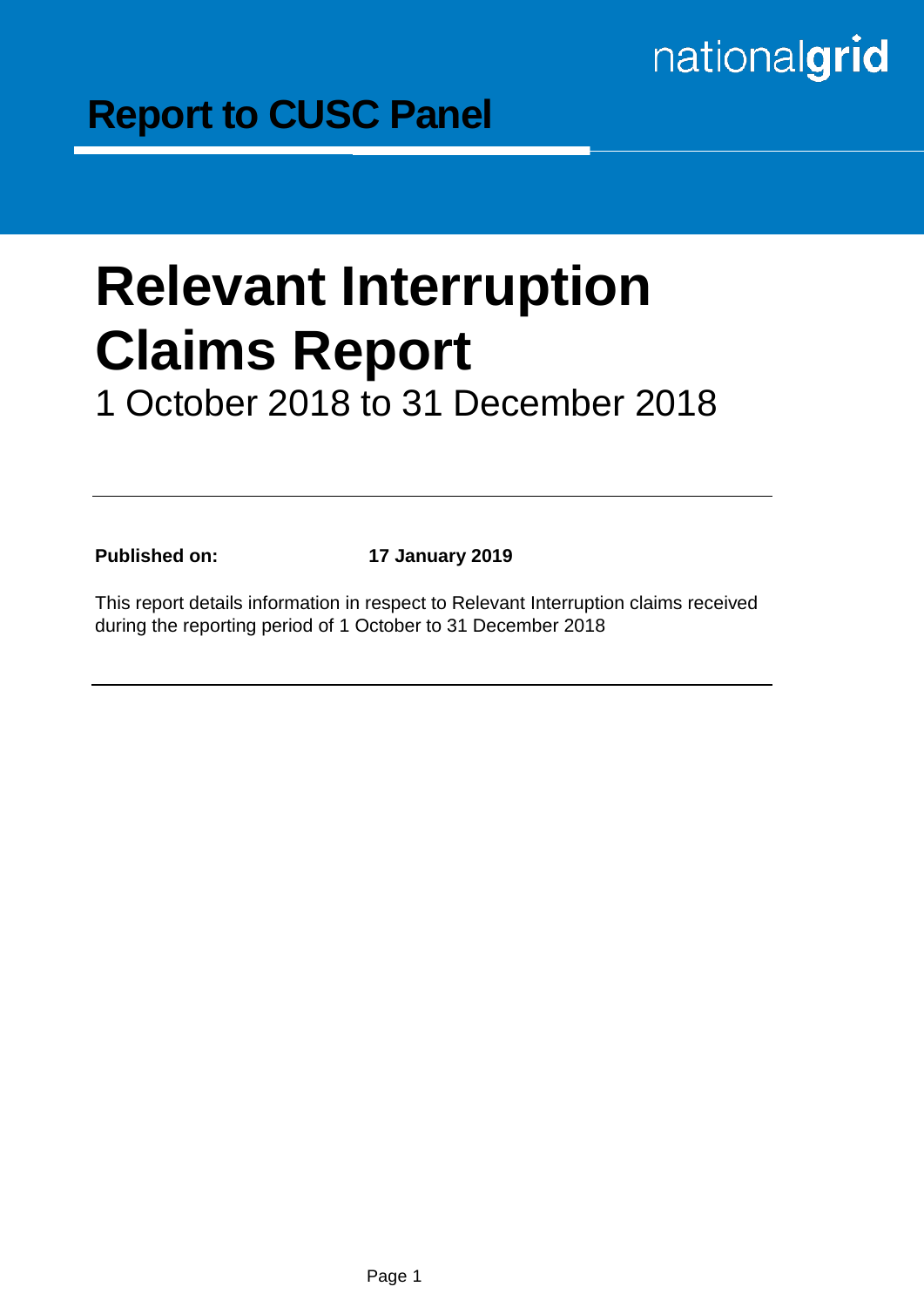### **1. CMP212 Relevant Interruption Claims Report.................................. 3**

#### Document Control

| <b>Version</b> | Date            | <b>Author</b>      | <b>Change Reference</b> |  |
|----------------|-----------------|--------------------|-------------------------|--|
|                | 18 January 2018 | Code Administrator | Report to CUSC          |  |
|                |                 |                    | Panel                   |  |





**Any Questions?**

Contact: **Shazia Akhtar**

#### Code Administrator



**Shazia.Akhtar[1@na](mailto:Christine.brown1@na) [tionalgrid.com](http://tionalgrid.com/)**

07787266972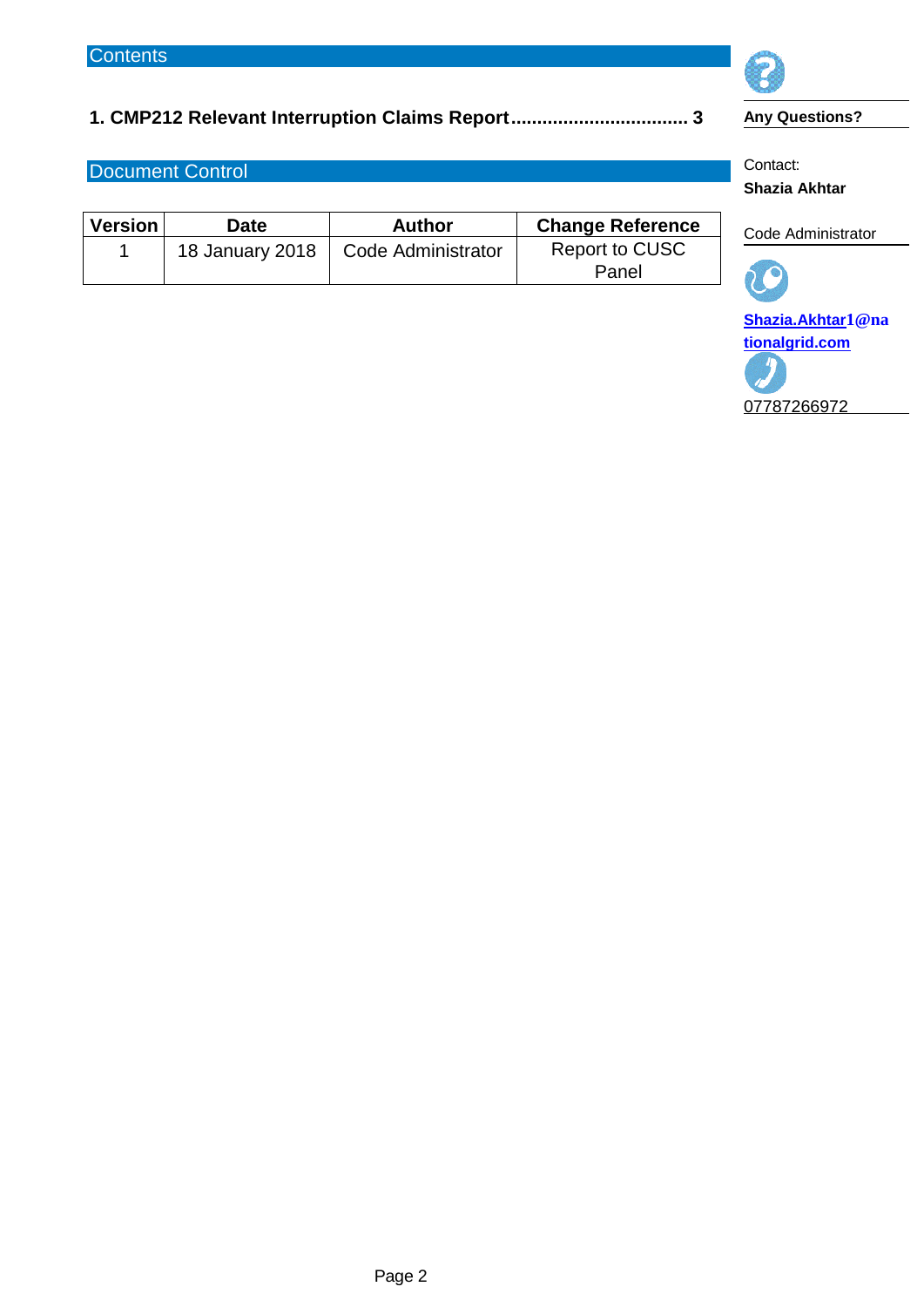### 1.1 **Purpose of Relevant Interruption Claims Report**

As a result of the implementation of '**CMP212: Process for setting minimum limits for claims for Relevant Interruptions**', it was agreed that the Code Administrator would produce a report to the CUSC Panel detailing information in respect of the Relevant Interruptions received during each reporting period.

This report covers the reporting period from 1 October 2018 to 31 December 2018. These reports are be produced quarterly as of 1 July 2014 and submitted to the CUSC Modifications Panel.

#### 1.2 **Summary**

Table 1 below gives an overview of the status of the claims received during this reporting period.

| <b>Claims being</b><br>processed | <b>Claims</b><br><b>Pending</b><br><b>Payment</b> | <b>Claims Paid</b> | <b>Claims</b><br><b>Rejected</b> | <b>Total Claims</b><br><b>Received</b> |
|----------------------------------|---------------------------------------------------|--------------------|----------------------------------|----------------------------------------|
|                                  |                                                   |                    |                                  |                                        |

#### *Table 1*

- Two claims were received under the CMP212 process within this reporting period
- No claim was classed as valid
- One claims were rejected in this period

### 1.3 **Additional Detail**

Table 2 shows details of individual claims in date order received during this reporting period.

| <b>Claim</b> | <b>Power</b><br><b>stations</b><br>affected | <b>Status</b>             | <b>Days</b><br>between<br>claim<br>submission<br>and final<br>letter | <b>Extension</b><br>to CUSC<br><b>Section</b><br>5.10.6<br>agreed | <b>Paid</b><br><b>Value £k</b><br>(nearest<br>5k) | As a result of<br><b>CMP235/6</b><br>implementation? |
|--------------|---------------------------------------------|---------------------------|----------------------------------------------------------------------|-------------------------------------------------------------------|---------------------------------------------------|------------------------------------------------------|
| 61           | $\mathbf{1}$                                | <b>Being</b><br>Processed |                                                                      |                                                                   |                                                   |                                                      |
| 62           | 1                                           | Claim<br>Rejected         | 28                                                                   | N/A                                                               | N/A                                               | N/A                                                  |
|              |                                             |                           |                                                                      |                                                                   |                                                   |                                                      |